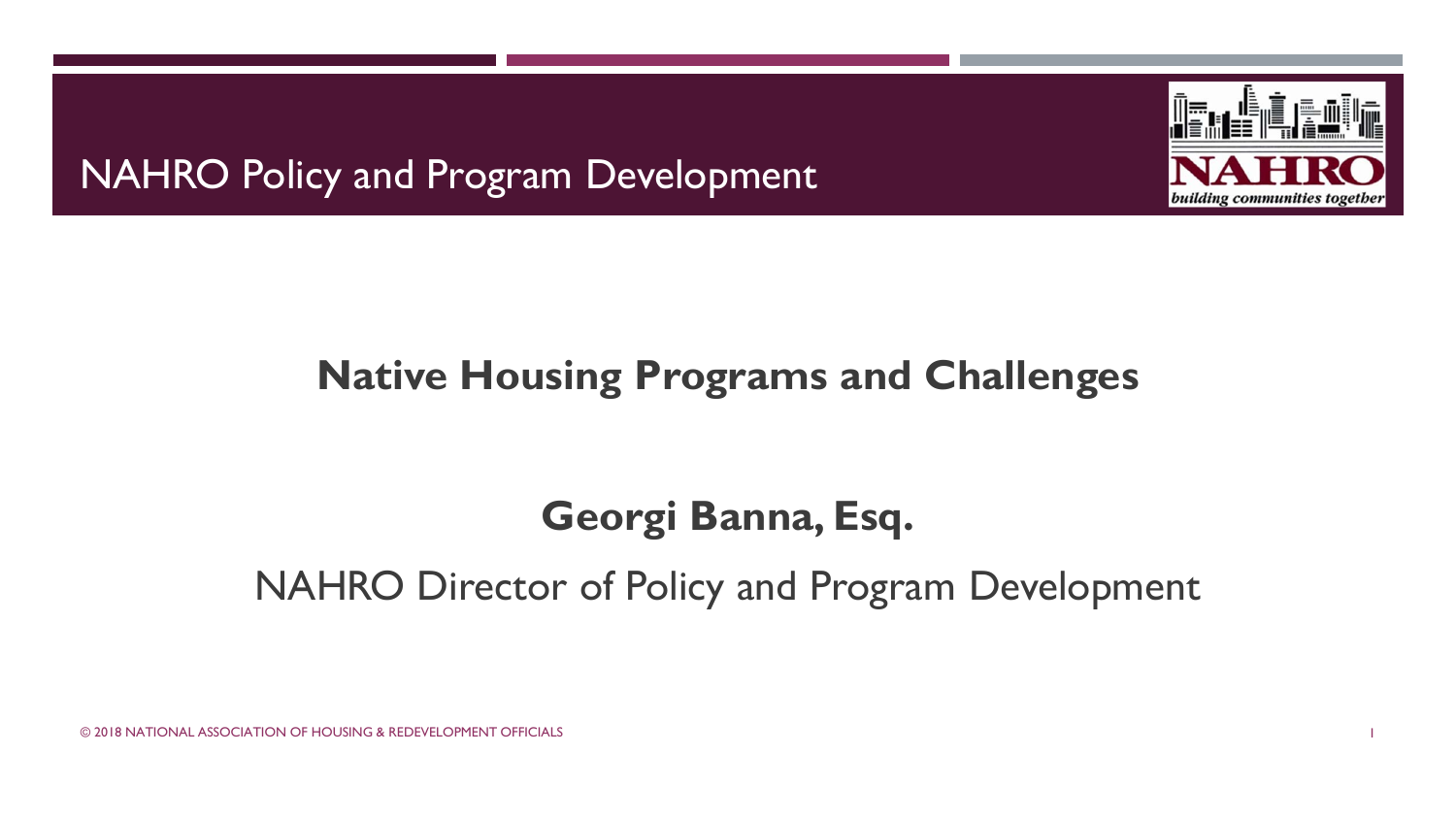



- **Special Circumstances and Challenges**
- **Federal Law**
- **Housing Programs**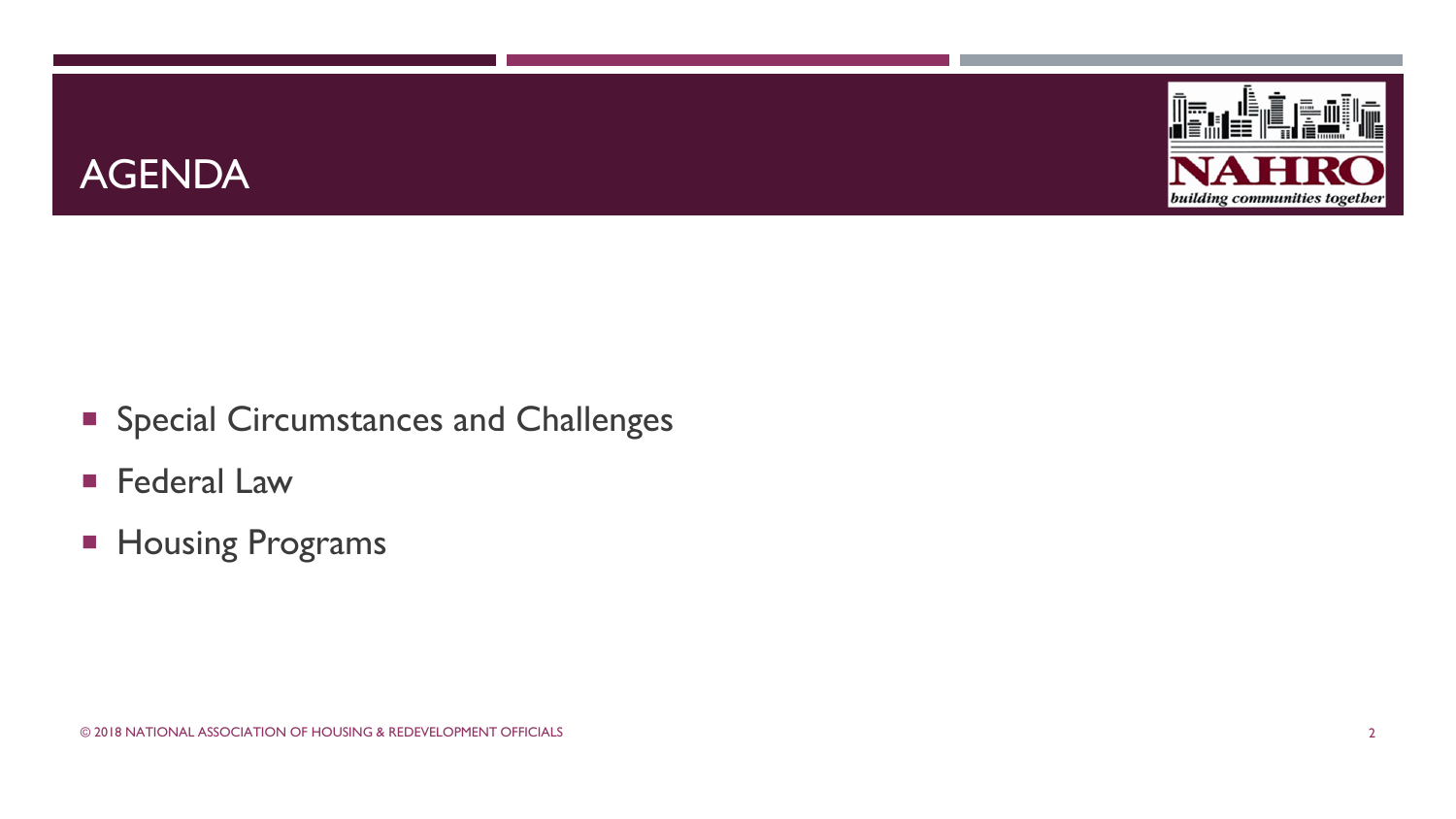

# SPECIAL CIRCUMSTANCES AND CHALLENGES

#### Special Circumstances

- **Tribal law**
- **Sovereign Immunity and Waivers**
- **Federally Directed Indian Preference**
- **Tribally Owned Companies**
- **Tribal Employment Rights Organization (TERO)**

#### **Challenges**

- Isolated Communities
- Limited Suppliers, Contractors, and Work Force
- Harsh Climates
- Economic Conditions
- **EX Coordinating Federal and Tribal Requirements**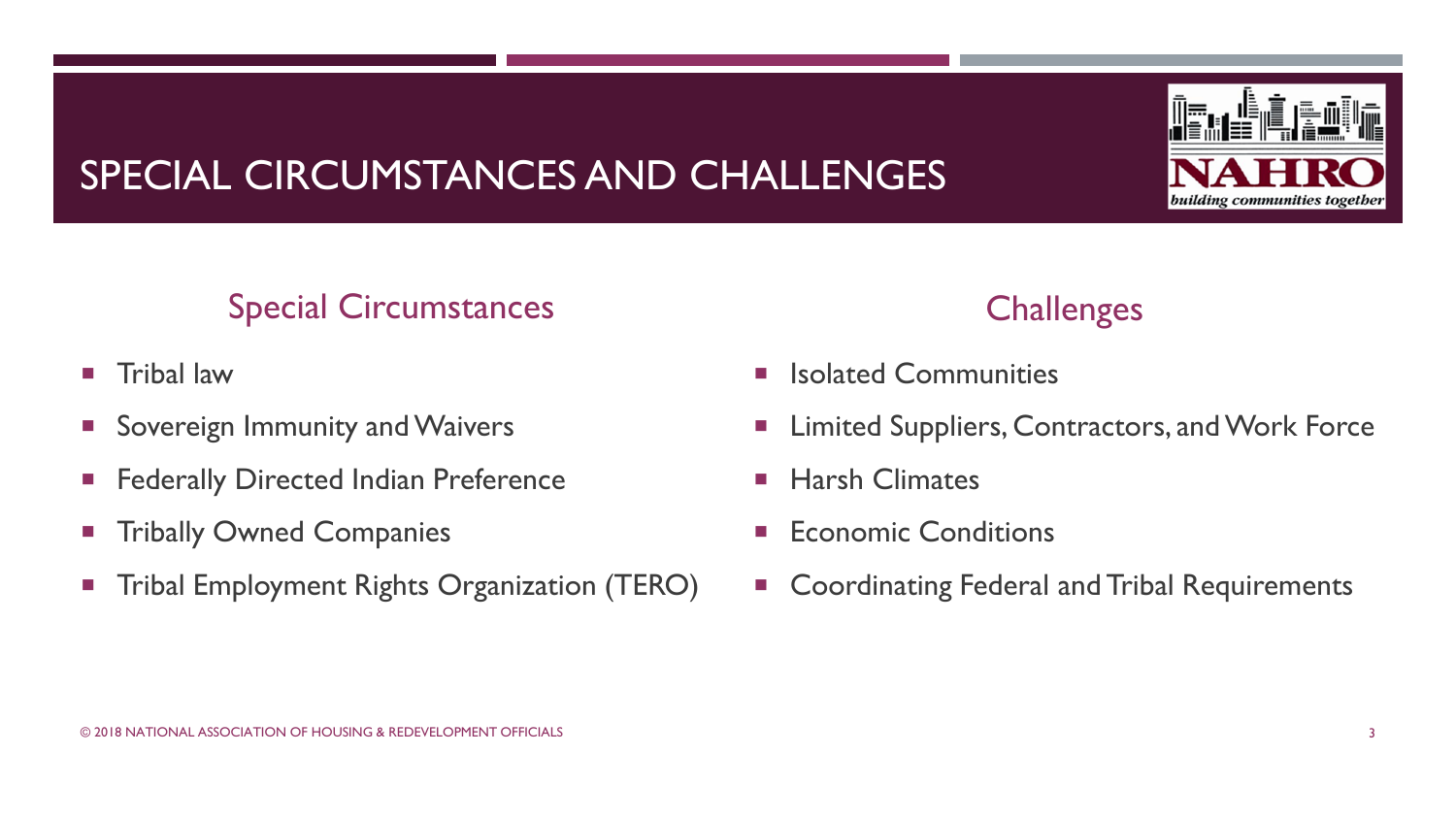

#### FEDERAL LAW – BACKGROUND

- **1937 Post Depression New Deal programs, promised to provide "safe and** sanitary" dwellings for American's poor.
- **1961–Two major events changed Indian Housing** 
	- **BIA requests Public Housing Administration (HUD) to address Indian housing needs.**
	- The Public Housing Administration recognized tribal governments could establish IHAs via tribal ordinance, or States could establish IHAs.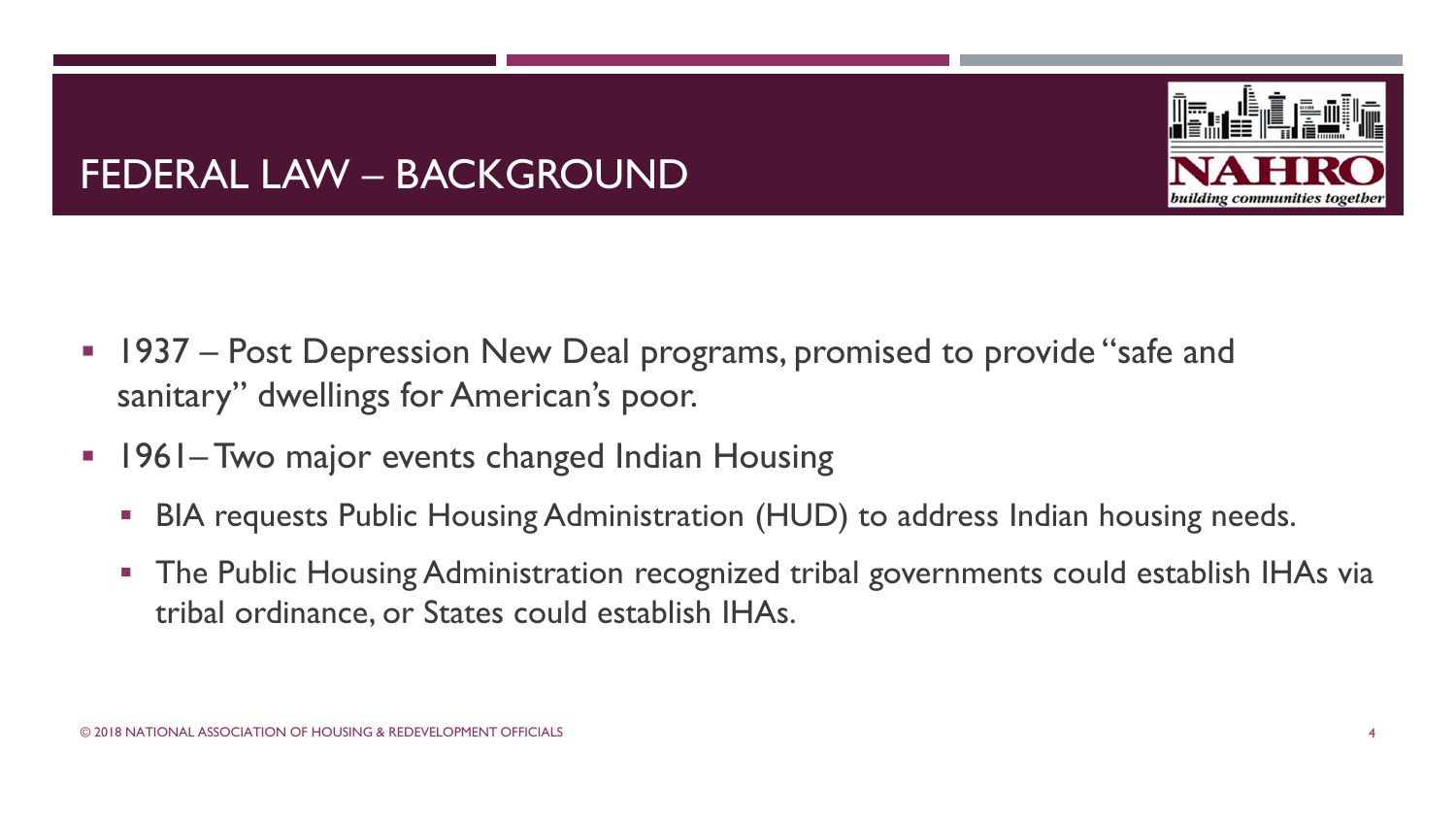

#### FEDERAL LAW – NAHASDA

- **Native American Housing Assistance and Self Determination Act**  (NAHASDA) signed into law 10/26/96.
- **First recognition in housing legislation of federal trust responsibility to house Native** Americans.
- **Provides tribes with:** 
	- **New flexibilities**
	- **New responsibilities**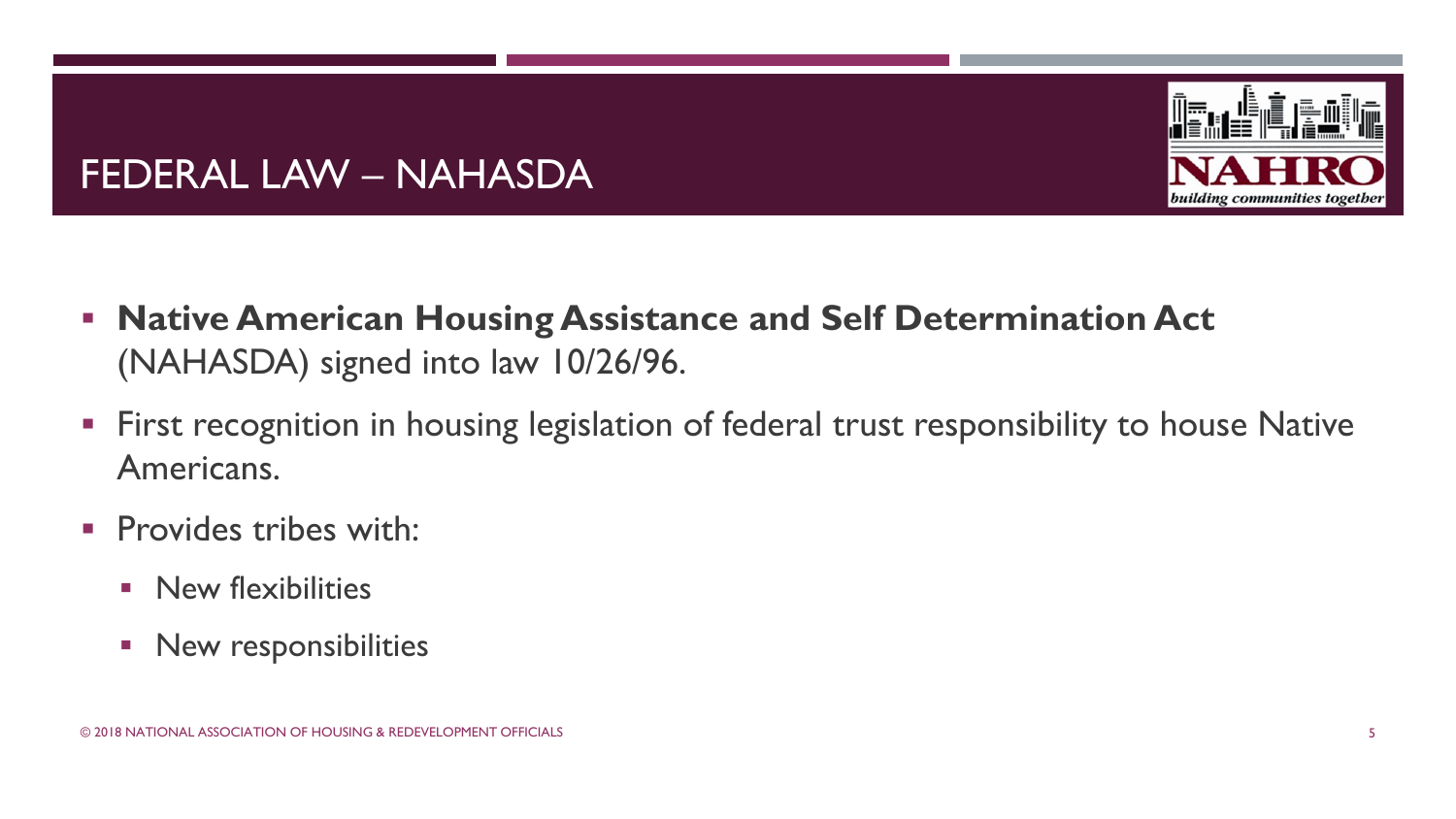# FEDERAL LAW – NAHASDA OBJECTIVES

- **Assist and promote affordable housing**
- **Better access to mortgage markets**
- **Promote self-sufficiency**
- Plan and integrate infrastructure
- $\blacksquare$  To promote the private capital markets



building communities together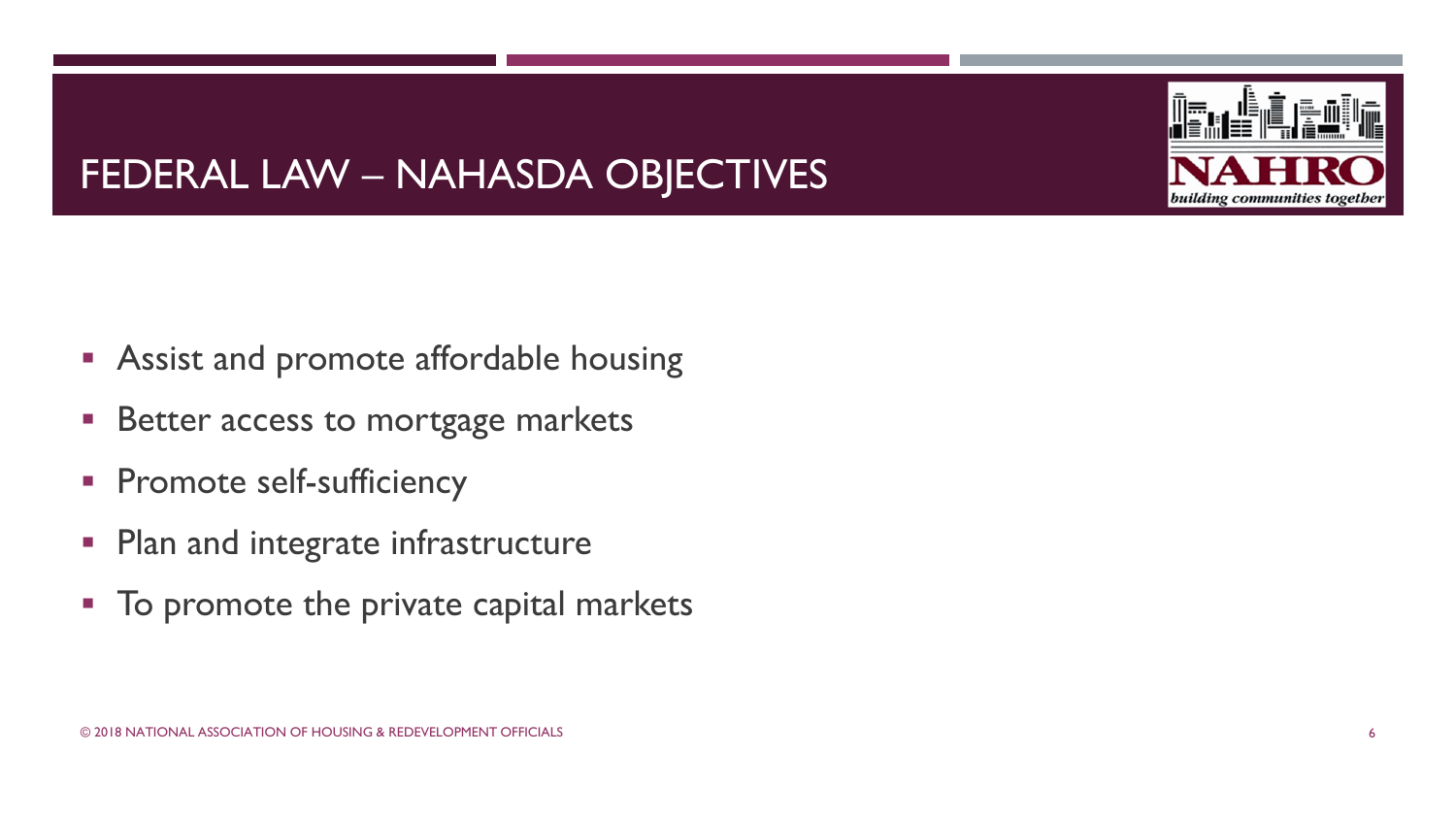

#### HOUSING PROGRAMS

- **Native Hawaiian Block Grant**
- **Indian Housing Block Grant (IHBG)**
- **Indian Community Development Block Grant (ICDBG)**
- **Exam Guarantees for Indian Housing**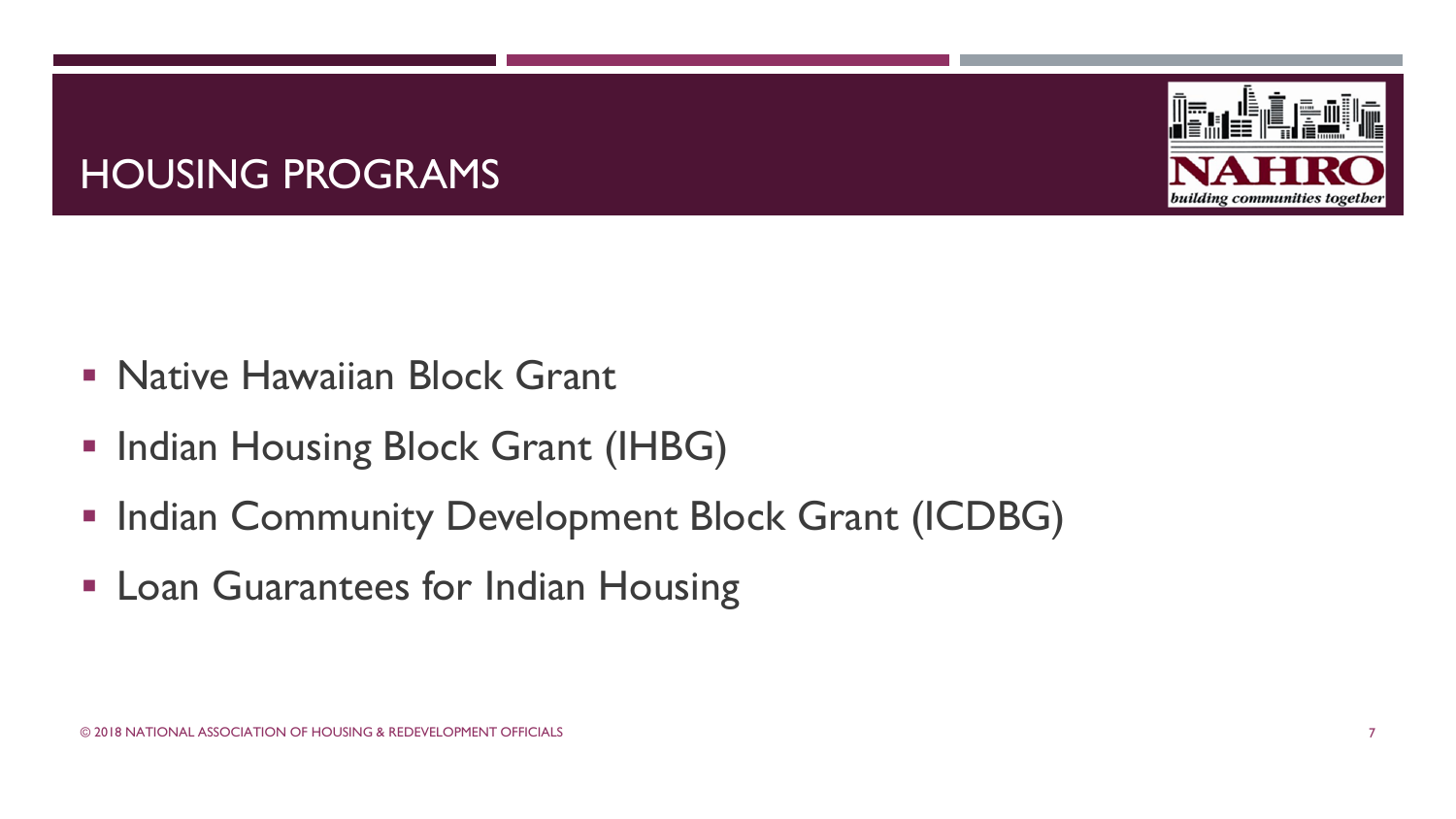

# HOUSING PROGRAMS – NATIVE HAWAIIAN

- **From 2005 through 2016** 
	- build, acquire, or rehabilitate **613** affordable homes on the Hawaiian home lands.
	- **1856** individuals and families have received pre- and post-homebuyer education, financial literacy training, and/or self-help home repair training to sustain safe, decent homes.
	- Approximately **335** lots improved with infrastructure development to support construction of new homes.
	- **3** community centers have been rehabilitated to provide housing services to residents.
	- **532** loans guaranteed for approximately **\$131** million to Native Hawaiian homeowners eligible to reside on the Hawaiian home lands.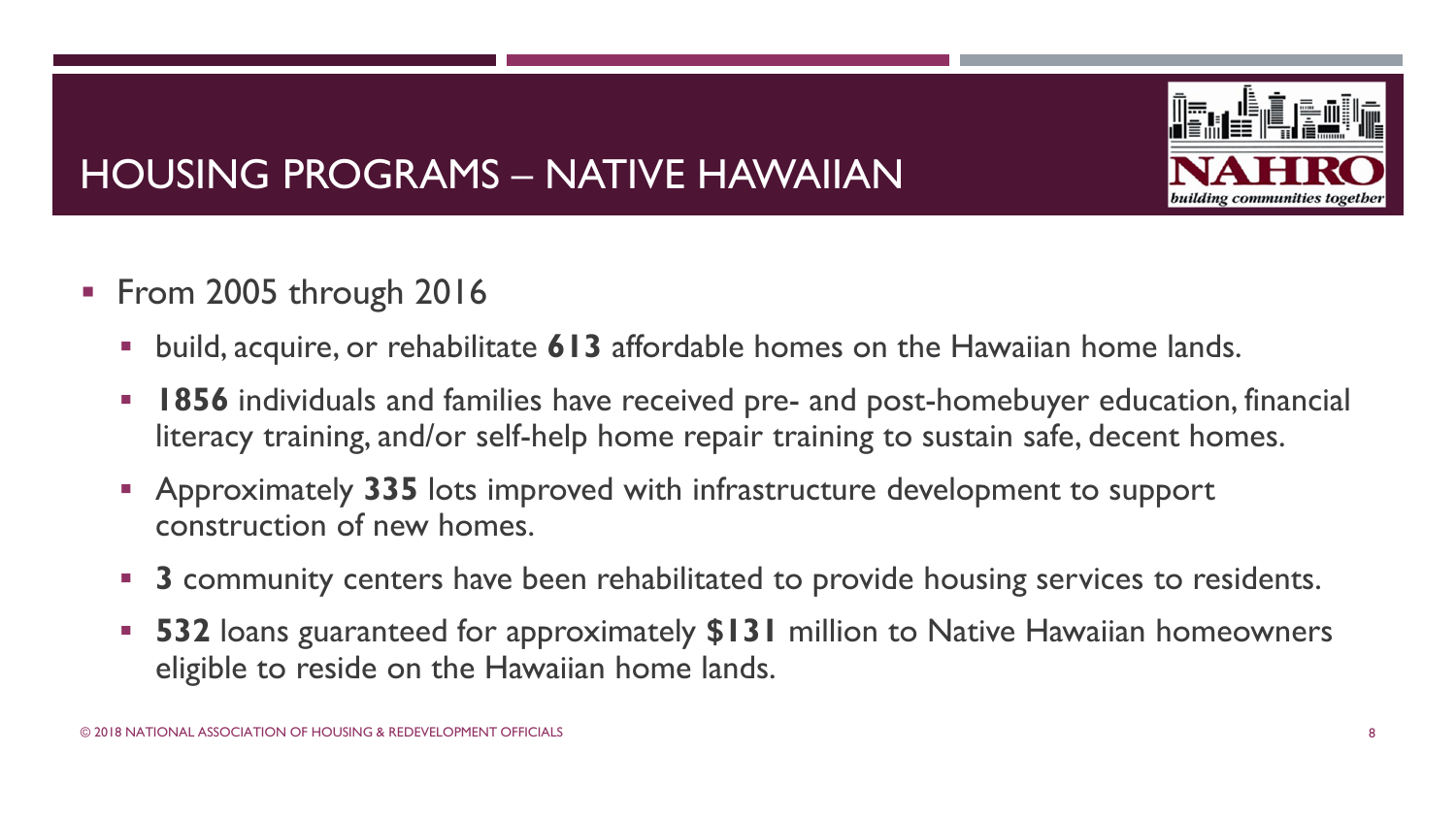# building communities together

# HOUSING PROGRAMS – IHBG

- From 1998 through 2016
	- build or acquire about **38,570** affordable housing units.
	- **rehabilitate more than 83,000.**
- **Flexible program rules allow recipients** to design innovative housing assistance programs that meet their unique needs and customs.
- **IHBG** used for:
	- **E** acquire real property for housing,
	- install housing infrastructure,
	- improve energy efficiency of affordable homes,
	- remediate and prevent mold infestation, and
	- **•** operate and manage affordable housing.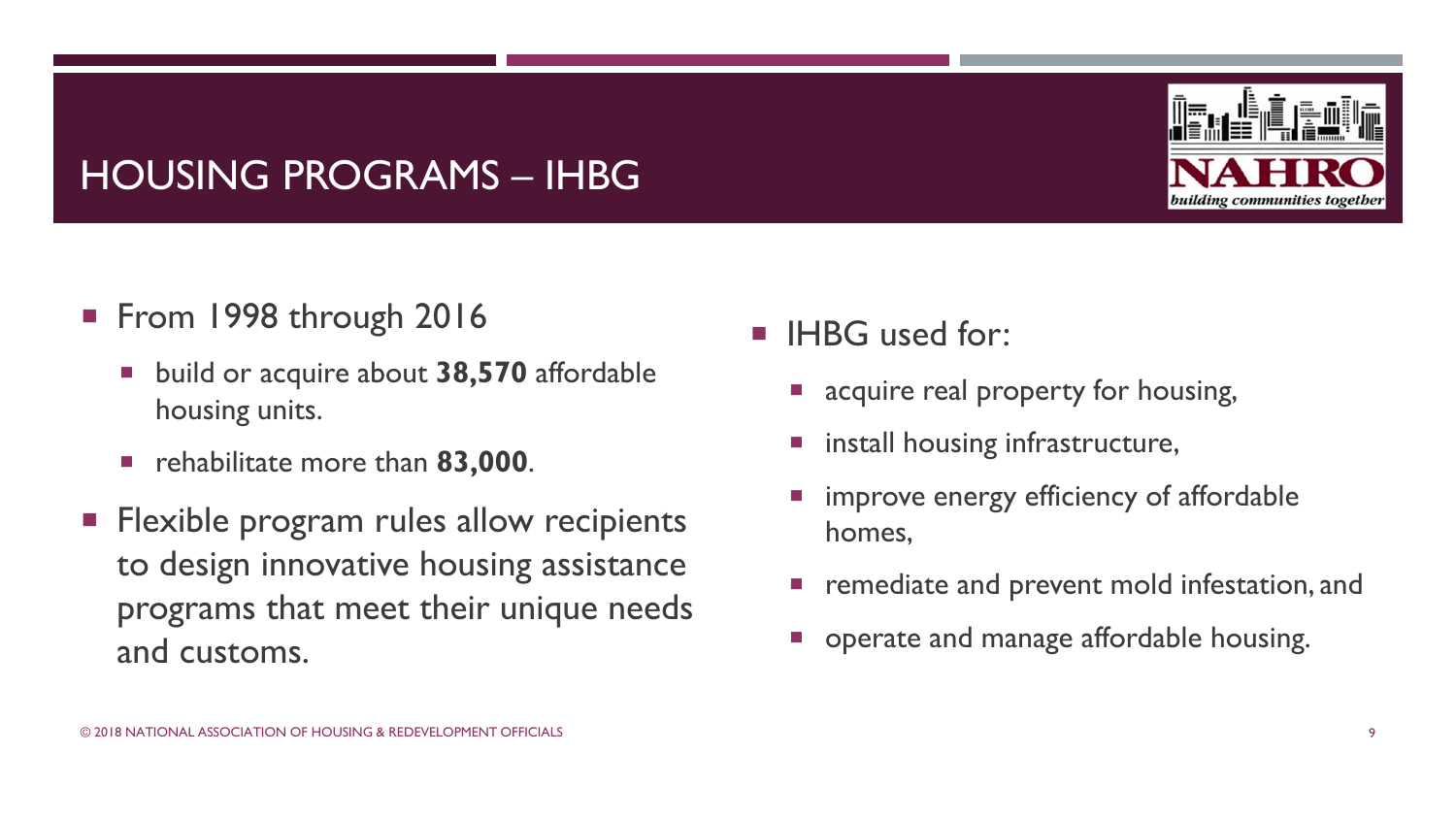#### HOUSING PROGRAMS – ICDBG

- In 2016, approximately \$57 million was distributed to **77** grantees to fund community development projects.
- **Tribal community emergencies addressed:** 
	- **u** tornados,
	- **floods,**
	- **F** fires, and
	- **E** contaminated water systems.
- Recent projects funded:
	- construction of community facilities for elderly, low-income residents,
	- $\blacksquare$  the installation of solar panels on rental housing,
	- $\blacksquare$  the renovation of old sewer lines, and
	- $\blacksquare$  the development of a group home for homeless youth.

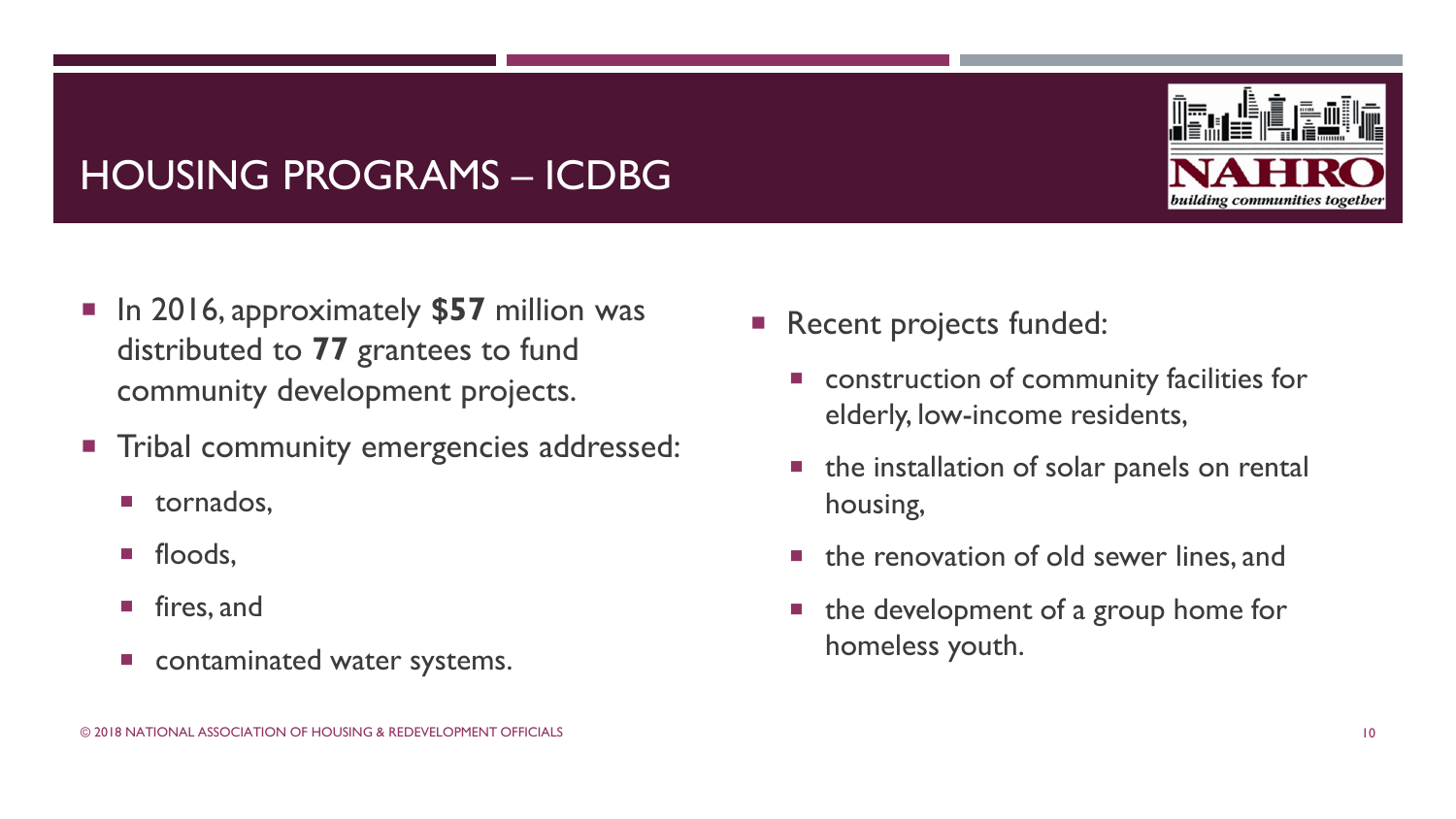

# HOUSING PROGRAMS – LOAN GUARANTEES

- In 2016, HUD guaranteed 4,841 loans to build, buy, rehabilitate, or refinance homes for American Indian and Alaska Native families.
- The average loan amount was approximately **\$171,036**.
- Approximately **38,000** families have been assisted in the program's 23-year history.